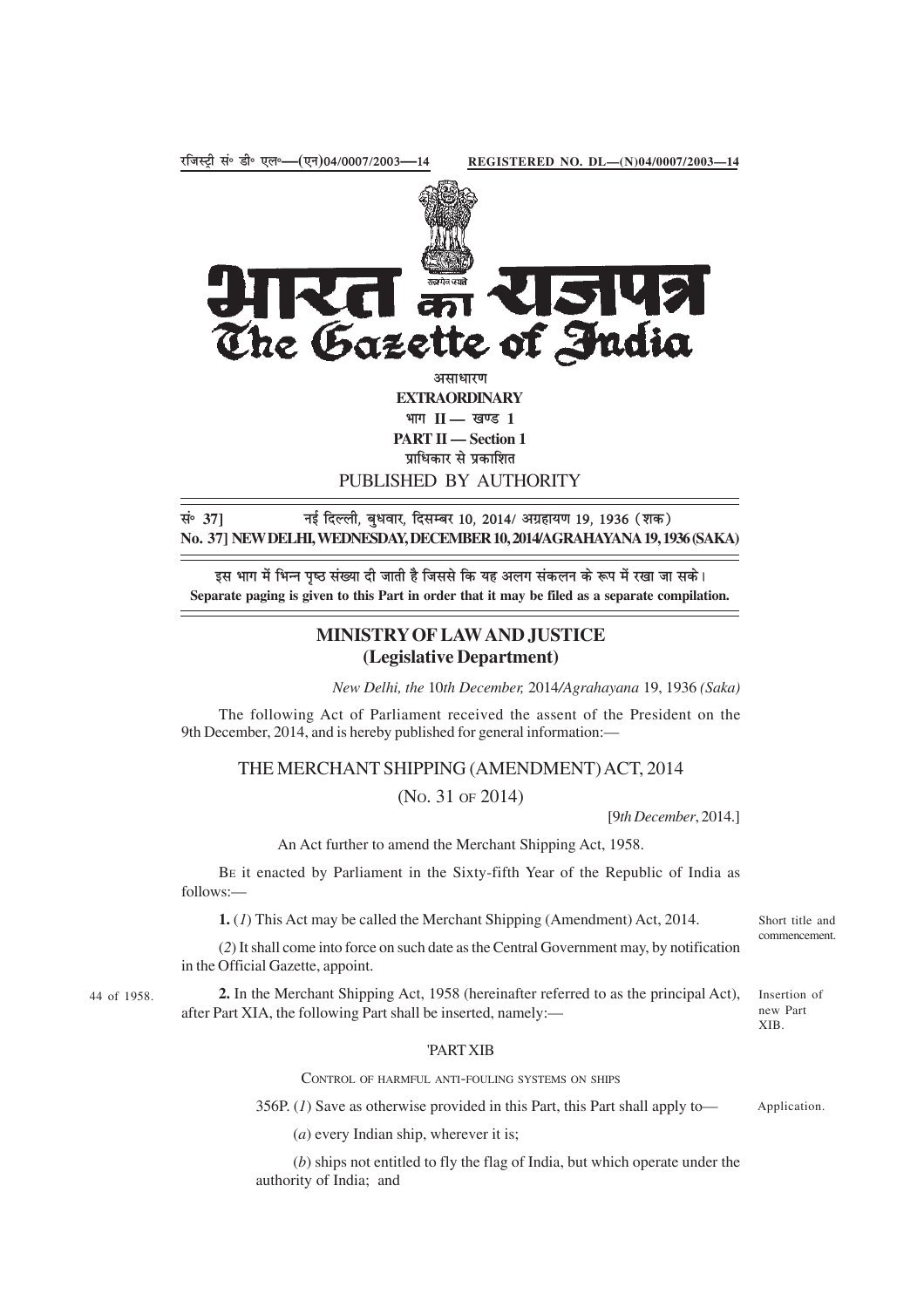(*c*) ships that enter a port, shipyard, or offshore terminal or place in India or within the territorial waters of India or any marine areas adjacent thereto over which India has, or may hereafter have, exclusive jurisdiction in regard to control of pollution under the Territorial Waters, Continental Shelf, Exclusive Economic Zone and other Maritime Zones Act, 1976 or any other law for the time being in force.

80 of 1976.

(*2*) This Part shall not apply to any warship, naval auxiliary or other ship owned or operated by or under the authority of India and used, for the time being, only on Government non-commercial service:

Provided that in case of such ships, the Government shall ensure by the adoption of appropriate measures not impairing operations or operational capabilities of such ship that such ships are operated in a prescribed manner consistent with this Part.

Definitions.

356Q. In this Part, unless the context otherwise requires,—

(*a*) "anti-fouling system" means a coating, paint, surface treatment, surface, or device that is used on a ship to control or prevent attachment of unwanted organisms;

(*b*) "authority" means—

(*i*) the Government of India under whose authority the ship is operating;

(*ii*) with respect to a ship entitled to fly a flag of any other country, the Government of that country; and

(*iii*) with respect to floating platforms engaged in exploration and exploitation of the sea-bed and subsoil thereof adjacent to Indian coast over which Government of India exercises sovereign rights for the purposes of exploration and exploitation of its natural resources (including Floating Storage Units and Floating Production Storage and Offloading Units), the Government of India;

(*c*) "Committee" means the Marine Environment Protection Committee of the Organisation;

(*d*) "Convention" means the International Convention on the Control of Harmful Anti-Fouling Systems on Ships, 2001;

(*e*) "gross tonnage" means the gross tonnage calculated in accordance with the tonnage measurement regulations contained in Annex 1 to the International Convention on Tonnage Measurement of Ships, 1969, or any successor Convention as ratified or acceded to or adopted by the Government of India;

(*f*) "international voyage" means a voyage by a ship entitled to fly the flag of one State to or from a port, shipyard, or offshore terminal under the jurisdiction of another State;

(*g*) "length" means the length as defined in the International Convention on Load Lines, 1966, as modified by the Protocol of 1988 relating thereto, or any successor Convention as ratified or acceded to or adopted by the Government of India;

(*h*) "Organisation" means the International Maritime Organisation;

(*i*) "port" shall have the same meaning as assigned to it in the Indian Port Act, 1908, the Major Port Trusts Act, 1963, or under any other law for the time being in force and shall include any terminal, either within the port limits or otherwise;

15 of 1908. 38 of 1963.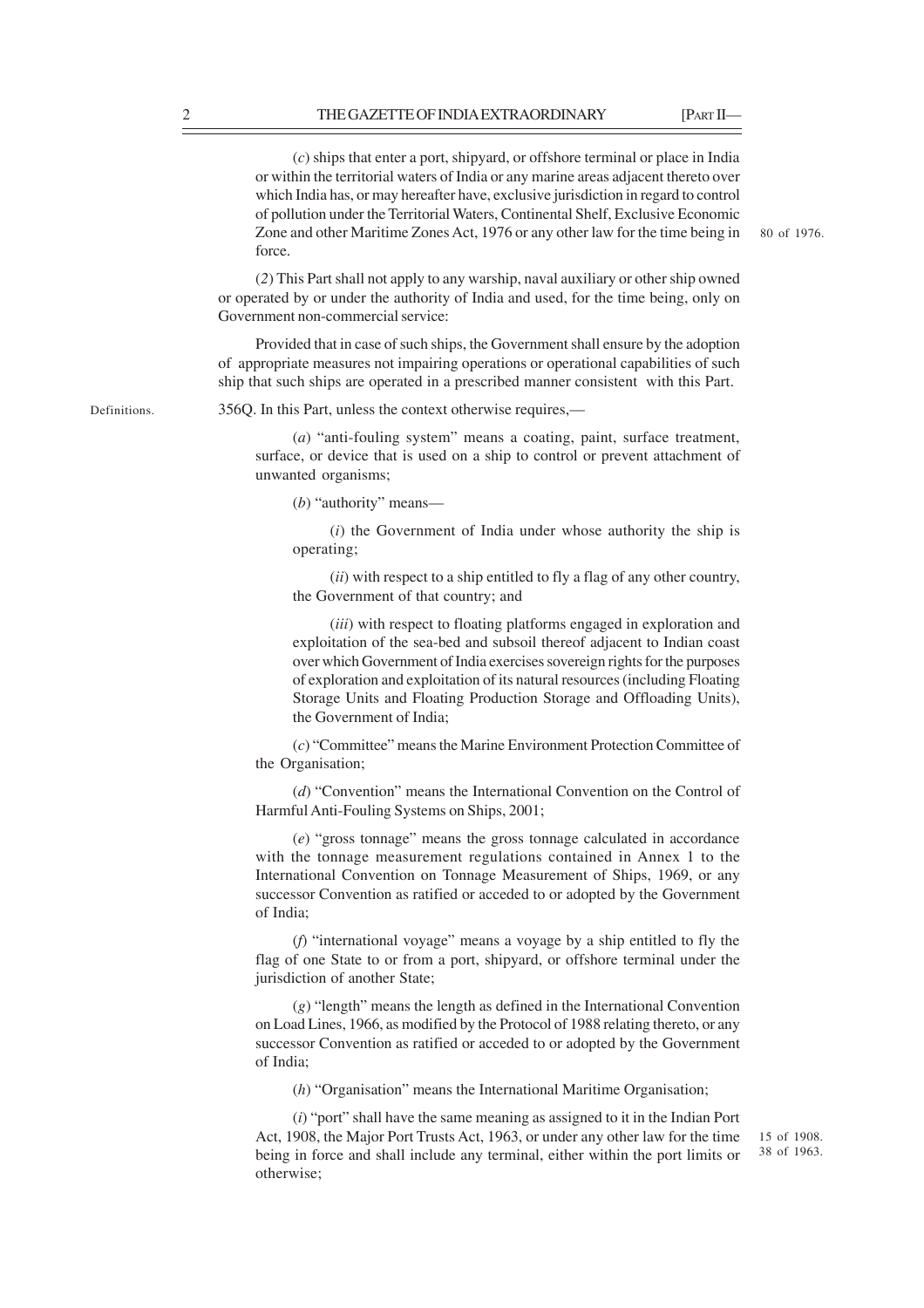(*j*) "ship" means a vessel of any type whatsoever operating in the marine environment and includes hydrofoil boats, air-cushion vehicles, submersibles, floating craft, fixed or floating platforms, floating storage units and floating production storage and off-loading units.

356R. (*1*) Every Indian ship and other ships which are not entitled to fly Indian flag but operating under the authority of India, shall comply with the requirements set forth in this Part, including the applicable standards and requirements as prescribed from time to time as well as effective measures to ensure that such ships comply with the requirements, as may be prescribed from time to time.

(*2*) All other vessels to which this Part applies shall comply with requirements of the anti-fouling systems as prescribed from time to time.

356S. (*1*) No Indian ship or other ships entitled to fly Indian flag or operating under its authority, which is of 400 gross tonnage and above shall engage in International Voyage unless there is on-board, in respect of that ship, a certificate issued by the Director-General, to be called as International Anti-Fouling System Certificate, in such form, for such duration and subject to such procedures and conditions as may be prescribed, from time to time.

(*2*) No Indian ship or other ships entitled to fly Indian flag or operating under its authority excluding fixed or floating platforms, Floating Storage Units and Floating Production Storage and Offloading Units which is of 24 metres or more in length, but less than 400 gross tonnage, shall engage in international voyage unless there is onboard a declaration in such form and subject to such procedures and conditions as may be prescribed, from time to time.

(*3*) Indian ships entitled to fly Indian flag which are of 400 gross tonnage and above, with appropriate conditions as applicable for each type of ships and not engaged in international voyage and are required to be registered under this Act, shall be issued an Indian Anti-Fouling System Certificate, as may be prescribed from time to time.

356T. (*1*) The Central Government may, at the request of the Government of a country to which the Convention applies, cause an International Anti-Fouling System Certificate to be issued in accordance with the Convention in respect of any ship of that country to which the Convention applies, if it is satisfied that such certificate can properly be issued, and where a certificate is so issued, it shall contain a statement that it has been so issued on a request, as per the procedure prescribed in this behalf from time to time.

(*2*) The Central Government may request the Government of a country to which the Convention applies, to issue an International Anti-Fouling System Certificate in accordance with the Convention in respect of a ship to which this Part applies and the certificate so issued in pursuance of such a request shall contain a statement that it has been so issued and shall have the same effect as if it had been issued by the Central Government under this Act.

356U. Taking into account the international rules, standards and requirements, the Central Government shall prescribe the rules and take appropriate measures in its territory to require that wastes from the application or removal of an anti-fouling system, are collected, handled, treated and disposed of in a safe and environmentally sound manner, by any person in India, to protect human health and the environment.

356V. (*1*) Every ship to which this Part applies shall maintain, a record of antifouling systems in the prescribed form.

(*2*) The manner, in which the record of anti-fouling systems to be maintained shall be prescribed having regard to the provisions of the Convention and this Part.

Issue of Anti-Fouling System Certificate for foreign ships in India and Indian ships in foreign countries.

Controls of waste materials.

Record of anti-fouling systems.

anti-fouling systems.

Control of

Issuance of International Anti-Fouling System Certificate.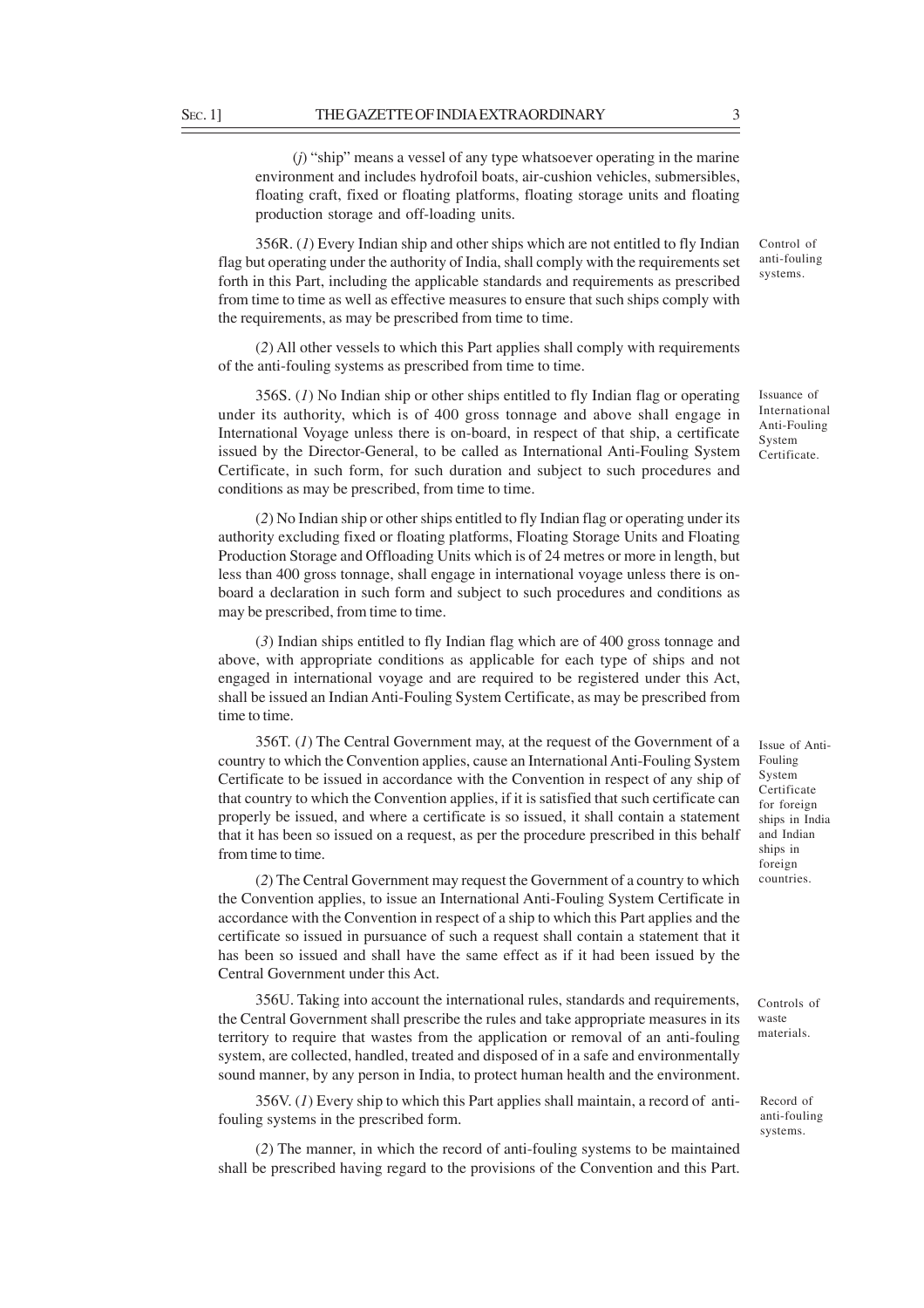Inspection and control of all ships above 400 gross tonnage.

Information regarding contravention of the provisions of Convention.

Power to make rules.

356W. (*1*) Any person authorised by the Director-General as Surveyor in this behalf may inspect, at any reasonable time, any ship to which any of the provisions of this Part applies, for the purposes of—

(*a*) ensuring that the prohibitions, restrictions and obligations imposed by or under this Part are complied with;

(*b*) verifying that, where required, there is on-board a valid International Anti-Fouling System Certificate or a declaration on anti-fouling system; or

(*c*) brief sampling of the ship's anti-fouling system that does not affect the integrity, structure, or operation of the anti-fouling system taking into account the procedures as prescribed from time to time; and

(*d*) verifying any record required to be maintained on-board.

(*2*) For the purposes of clause (*c*) of sub-section (*1*), the time required to process the results of such sampling shall not be used as a basis for preventing the movement and departure of the ship.

(*3*) Any person authorised by the Director-General as surveyor in this behalf, may, certify any matter referred to in sub-section (*1*) in respect of such ship as a copy of the records of the ship to be a true copy and such copy shall be admissible as evidence of the facts stated therein.

356X. (*1*) If, on receipt of a report from a surveyor or other person authorised to inspect a ship, the Director-General is satisfied that any provision of this Part has been contravened by such ship within the coastal waters, the Director-General or any officer authorised by him in this behalf, may—

(*a*) detain the ship until the causes of such contravention are removed to the satisfaction of the Director-General or the officer authorised by him; and

(*b*) levy penalty on such ship as specified in section 436:

Provided that where the Director-General deems it necessary, he may request the Indian Navy or the Coast Guard for preventing the ship from proceeding to sea and the Indian Navy or the Coast Guard, as the case may be, shall take action as requested by the Director-General.

(*2*) On receipt of information from the Government of any country to which the Convention applies that a ship has contravened any provision of the Convention, the Central Government may, if it deems it necessary so to do, request such Government to furnish further details of the alleged contravention and, if satisfied that sufficient evidence is available, conduct investigation of the alleged violations and take appropriate measures in respect thereof.

356Y. (*1*) The Central Government may, having regard to the provisions of the Convention, make rules to carry out the provisions of this Part.

(*2*) In particular and without prejudice to the generality of the provisions of sub-section  $(I)$ , such rules may provide for all or any of the following matters, namely:

(*a*) appropriate measures for operation of ships under the proviso to sub-section (*2*) of section 356P;

(*b*) the standards, requirements and measures to ensure compliance under section 356R;

(*c*) procedure and conditions and the fees which may be levied for inspection and issuance of international Anti-Fouling Systems Certificate under section 356S: